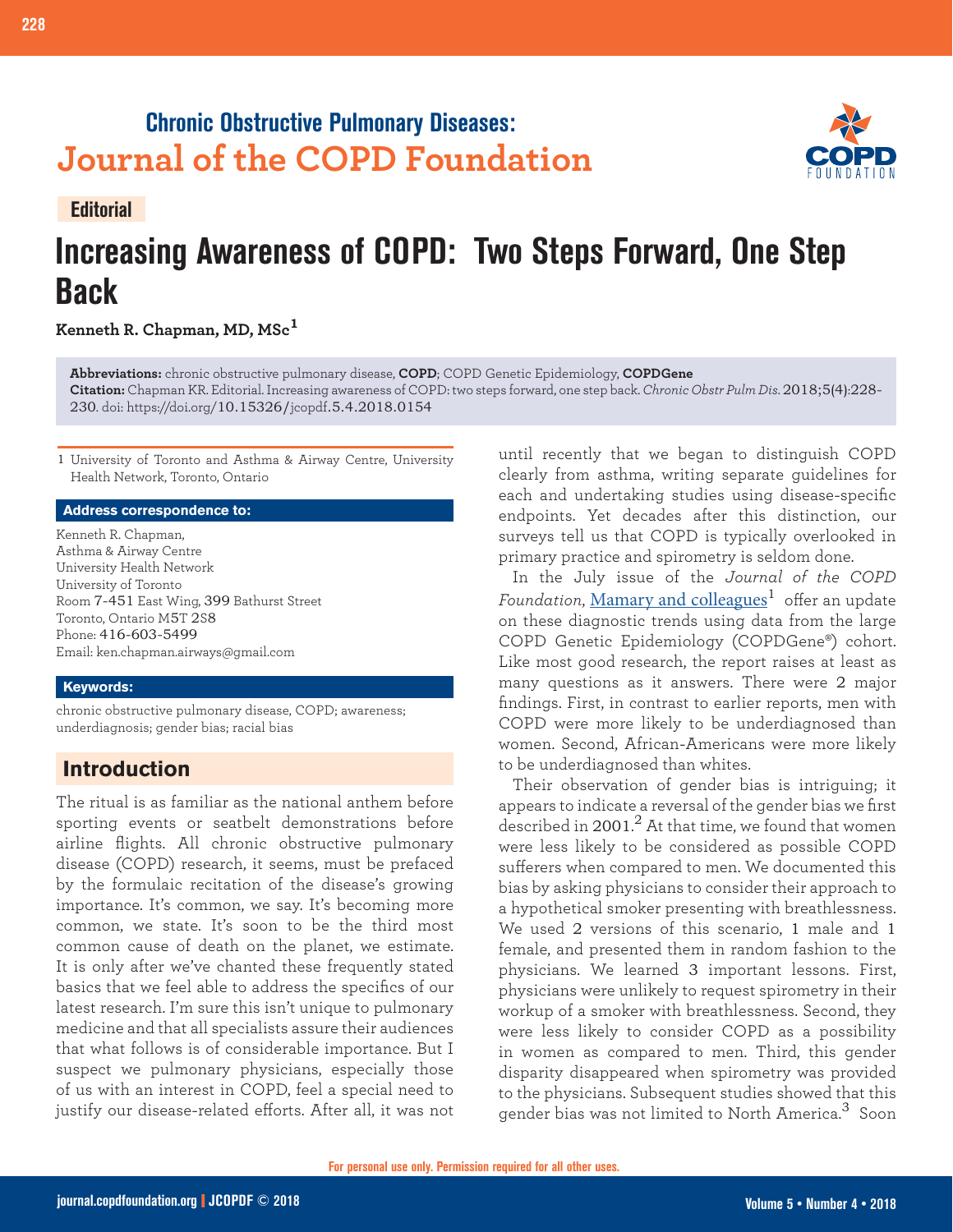after our findings were reported, continuing medical education programs began to use female patients in COPD examples and pharmaceutical advertising began to use pictures of middle-aged and older women suffering from the disorder. It's tempting to view the current findings as a successful resolution of an earlier gender bias problem. This viewpoint would attribute the relative under diagnosis of COPD in men as the residual consequence of traditional discrepancies in health care utilization between the sexes – men don't use the health care system in the same way as women. However, Mamary and colleagues' analysis of the data does not allow them to consider an alternative explanation – that fewer missed diagnoses amongst women may not mean greater diagnostic accuracy but simply a non-specifically increased index of suspicion for COPD amongst physicians. Spirometry remains underused and many diagnoses of COPD in primary care are based solely upon symptoms and a smoking history or a chest x-ray report spuriously noting "hyperinflation". In short, has our recent increased attention to COPD diminished the underdiagnosis problem at the cost of more frequent overdiagnosis? Personal observations suggest that this is a growing cause for concern. Early in my career, I was astonished to see octogenarian pink puffers referred for assessment of their "asthma". Now I see millennials with little or no tobacco smoke exposure referred for assessment of their "COPD". But one need not rely on anecdote to be concerned. There is ample research evidence that overdiagnosis is a substantial problem in primary practice. Studies from the United Kingdom, the Netherlands, Australia, New Zealand and Canada place the prevalence of COPD overdiagnosis at between 30% and 60%. 4-8 That is, up to 60% of patients receiving COPD treatment in primary care may not have obstructive spirometry that supports such a diagnosis. The fact that many patients receiving inhaled therapy for COPD don't have it is at best wasteful and at worst means that other important diagnoses are being missed. When teaching new house staff in my institution about an approach to COPD, I can assure them that the new patient presenting from primary practice and reporting a physician diagnosis of COPD is more likely to have normal spirometry than obstructive spirometry.

The underdiagnosis of COPD amongst African-Americans is an important observation. Clearly, we must remedy this oversight so that the neglected population enjoys the benefit of emerging and effective COPD therapies. But an important underlying message is in the discussion of these findings offered by Mamary and colleagues. Quite sensibly, they identify this underdiagnosis most likely reflects a lack of access to health care. They argue gently but firmly that selfidentification with the African American race remains associated with socioeconomic challenges. That this is the obvious explanation for their findings makes their statement no less profound. Not long ago, increased mortality in a subset population of the Salmeterol Multicenter Asthma Research Trial, or SMART study, apparently led the Food and Drug Administration to consider African-Americans pharmacogenetically vulnerable to adverse effects from what is considered a highly effective therapy in the general population.<sup>9</sup> Mamary and colleagues have rightly focused on social determinants of health as the issue at hand. One wonders when, in this era of "personalized medicine", we will drop the outmoded categories of continental race for more discerning and predictive information.

There is little doubt that as we continue to harvest the consequences of 20th century tobacco smoking, the prevalence of COPD is increasing.10 But as we share this perspective with our non-specialist colleagues, we must be sure that we don't simply increase the number of diagnoses but improve their accuracy. If the means to accomplish this is more frequent use of objective measurements, we can expect less and less diagnostic bias and more even-handed access to effective care.